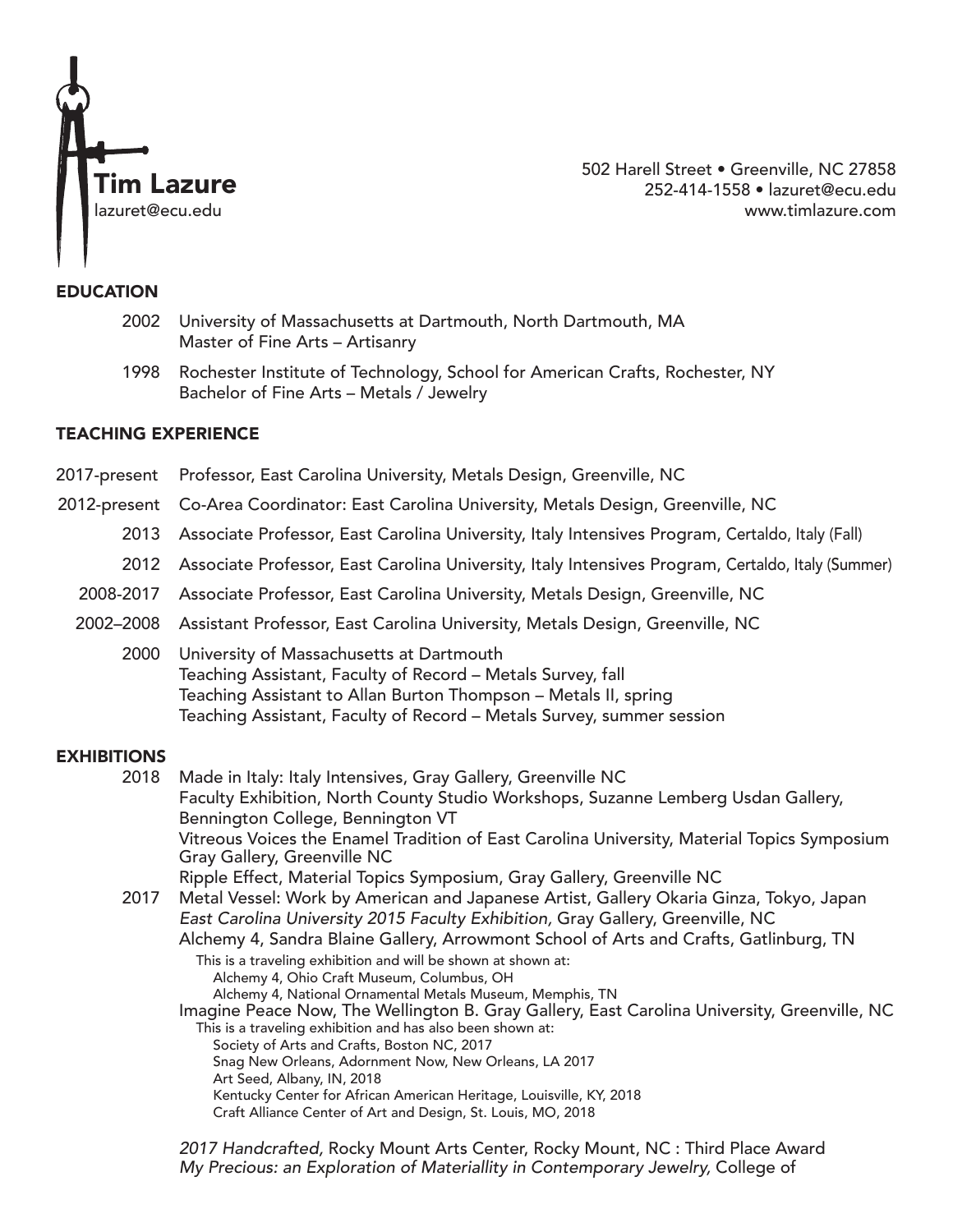The Albemarle Professional Arts Gallery, Manteo, NCThis is a traveling exhibition and has also been shown at:

 *My Precious: an Exploration of Materiallity in Contemporary Jewelry*, Pullen Arets Center Gallery, Raleigh, NC

- *Collective Voices, Borroughs Wellcome Gallery, Greenville*
- 

<sup>2016</sup> *I.M.A.G.I.N.E Peace Now, Gray Gallery, Greenville, NC Making Maters: Fresh Perspectives in Fine Craft,* Sally D. Francisco Gallery at Peters Valley School of Craft, Layton, NJ 07851

*Smitten Forum 2015 Exhibition*, Greenville Museum of Art, Greenville, NC

 *It Came from Under the Bench*, ECU Metals Symposium, Burroughs Wellcome Gallery, Greenville, NC

 *Memento*, ECU Metals Symposium, Burroughs Wellcome Gallery, Greenville, NC *East Carolina University 2015 Faculty Exhibition,* Gray Gallery, Greenville, NC *Over the Top - 2016 Master Artist Showcase*, Clemens Fine Arts Gallery, Paducah, KY

2015 *Master Craft,Workshop Leaders and New Instructor Exhibit*, Pullen Arts Center, Raleigh, NC *Nick Mower's Retrospective & Collaborative Show*, Pitt County Arts Council at Emerge, Greenville, NC

 *Cabin Fever Relieved,* The Maria V. Howard Arts Center, Rocky Mount, NC *2015 Summer Faculty Exhibition*, Atrium Gallery, Arrowmont School of Arts and Crafts, Gatlinburg, TN

 *Looking Ahead – Works By Summer 2015 PSAD Master Artist Workshop Presenters*, The Clemens Fine Art Center, Paducah, KY

 *East Carolina University 2015 Faculty Exhibition,* Gray Gallery, Greenville, NC *A Sense of Color, Creative Metalsmiths*, Chapel Hill, NC

 *Adorned Spaces – UMD ... A Program History*, SNAG Conference, Boston, MA *Adorned Spaces – Smitten Forum 2015*, SNAG Conference, Boston, MA

2014 *5x5(x5)*, Target Gallery, The Torpedo Factory Arts Center, Alexandria, VA *What Are You Thinking? Exhibition of Artisanry Alumni*, CVPA Campus Gallery, UMass Dartmouth, New Bedford, MA

*Japanesque*, The Overton Gallery, Kinston, NC

 *Chroma: Jewelry in Color,* Professional Arts Gallery, College of the Albemarle, Manteo, NC *Two Cubed*, The Overton Gallery, Kinston, NC – 3rd place award *50/50*, Gray Gallery African Art room, East Carolina University, Greenville, NC *Handcrafted*, The Maria V. Howard Arts Center, Rocky Mount, NC *Cabin Fever Relieved*, The Maria V. Howard Arts Center, Rocky Mount, NC *East Carolina University 2014 Faculty Exhibition*, Janice Faulkner Gallery, Greenville, NC

2013 *East Carolina University 2013 Faculty Exhibition*, Gray Gallery, Greenville, NC *2013 Workshop Faculty Exhibition*, Appalachian Center For Craft, Cookville, TN *Exhibition of Mi-Sook Hur and Timothy Lazure*, Community Council for the Arts, Kinston, NC *Material Reverence AG AU FE*, Solo Exhibition, Creative Metalsmiths, Chapel Hill, NC *All Fired Up*, Enamel Work from ECU's Metal Design Alumni, Burroughs Wellcome Gallery, Greenville, NC

Caffeine and Sawblades, Art Avenue, Greenville, NC

- 2012 *World Championship Belt Buckle Competition*, Juried online exhibition Honorable mention award *The Art of Enameling*, Professional Arts Gallery, College of the Albemarle, Manteo, NC *Honey*, Greenville Museum of Art, Greenville, NC *Pocosin Arts Folk School: Cabin Fever Quenched*, Maria V. Howard Arts Center, Rocky Mount, NC Art of Influence, Wellington B. Gray Gallery, East Carolina University, Greenville, NC
- 2011 *Art & the Object*, Edward Mitchell Bannister Gallery, Rhode Island College, Providence, RI This Exhibition was documented with a 32 pg. color catalog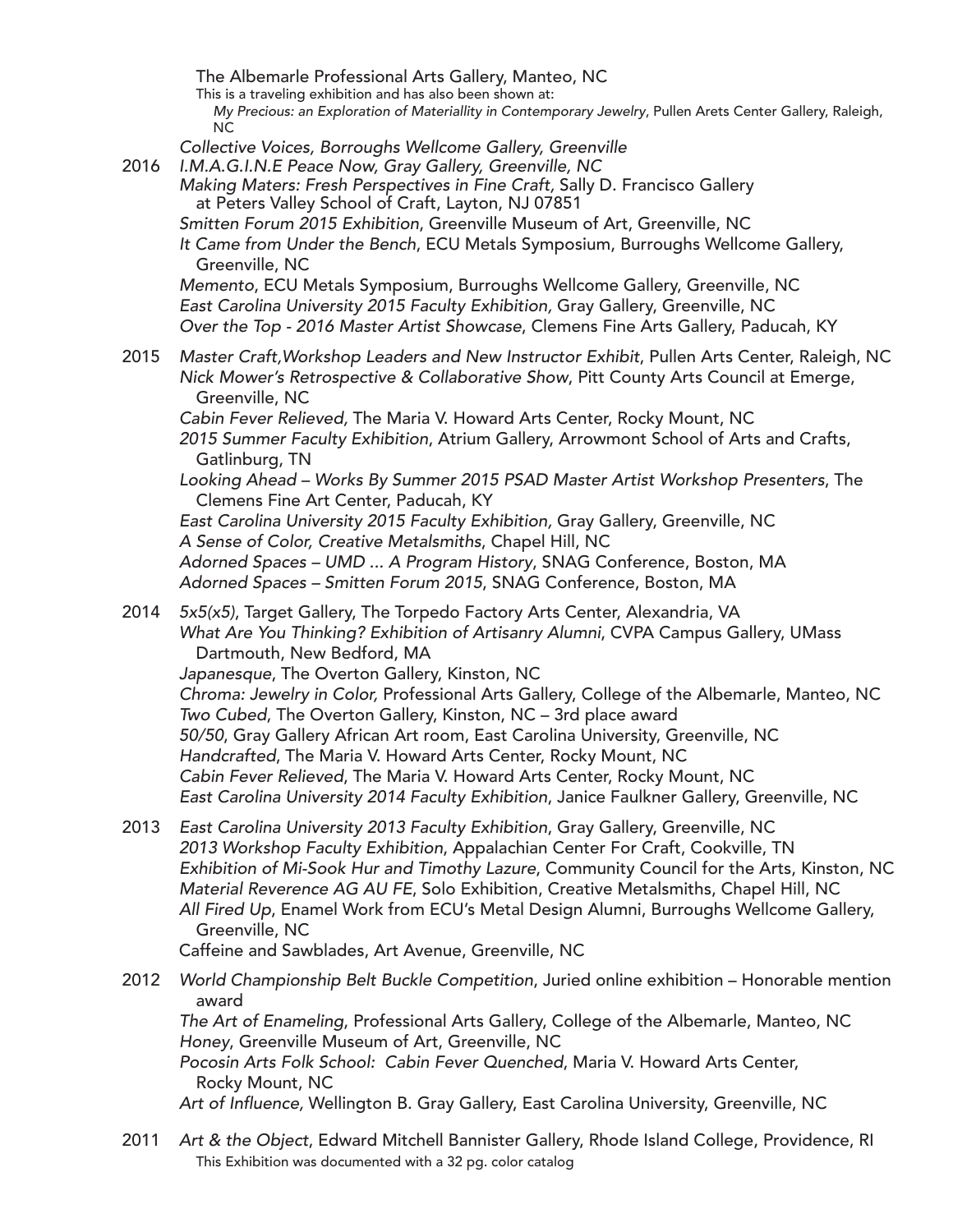*La Noche del Broche*, Equinox Gallery, San Antonio, TX *6th Annual Intercollegiate Metals Exhibition*, Step Gallery, Arizona State University, Tempe, AZ *East Carolina University 2011 Faculty Exhibition*, Gray Gallery, Greenville, NC *Radical Alchemy: Contemporary Art Jewelry from the Tiny and Shiny to the Large and Lavish*, Portsmouth Museums, Portsmouth, VA *Faculty Exhibition*, Penland Gallery, Penland, NC *H.E.L.D*., J. Cotter Gallery, Vail, CO 2010 *Metals Alumni Exhibition*, Bevier Gallery, Rochester, NY *Nature Nurture*, Brickbottom Gallery, Summerville, MA *Tin, The Element of Surprise,* Edwardsville Art Center, Edwardsville, IL

This is a traveling exhibition and has also been shown at:

Tin, The Element of Surprise, East Carolina University School of Art and Design, Greenville, NC

Tin, The Element of Surprise, Helen Copeland Gallery, Montana State University, Bozeman MO

Tin, The Element of Surprise, College of the Albemarle, Manteo, NC

*East Carolina University 2010 Faculty Exhibition*, Gray Gallery, Greenville, NC

2009 *Bling a Jewelry Exhibition*, Pocosin Arts Gallery, Columbia, NC *4th Annual Intercollegiate Metals Exhibition,* Gallery 100, Arizona State University, Tempe, AZ *Surfacing - 12th Biennial International Juried Enamel Exhibition,* Pro Arts at Oakland Art Gallery, Oakland, CA *Fiber and Wood,* Pocosin Arts Gallery, Columbia, NC *East Carolina University 2009 Faculty Exhibition*, Gray Gallery, Greenville, NC

2008 *Vault Project 2008*, Solo Exhibition, Quirk Gallery, Richmond, VA *East Carolina University 2008 Faculty Exhibition,* Gray Gallery, Greenville, NC *The Ring Show: Then and Now, Fahm Hall SCAD* (SNAG conference), Savannah, Ga. This is a traveling exhibition and has also been shown at: The Ring Show: Then and Now, The Georgia Museum of Art, Martha and Eugene Odum Gallery of Decorative Arts

2007 *Timothy Lazure*, Solo Exhibition, Rocky Mount Arts Center, Rocky Mount, NC *Material Alchemy*, Gallery M.I.M., Baltimore, MD Creative Diversions: Influences of Traditional NC Art and Craft, Pocosin Arts, Columbia, NC *Sparkle Plenty 3*, Quirk Gallery, Richmond, VA *East Carolina University 2007 Faculty Exhibition*, Gray Gallery, Greenville, NC *Reclaimed & Rejuvenated: Discards Into Art*, New Bedford Art Museum, New Bedford, MA *Faculty Exhibition,* The Burroughs Wellcome Senior Gallery, Greenville NC *1st Annual Wood Carving Symposium*, Universidad Nacional Plaza, Heredia, Costa Rica *Metal Art Exhibition*, Foundry Art Center, St. Charles, MO *Contemporary Enameling.* Pullen Arts Center, Raleigh, NC An Affiliation of Past and Present II, City Art Gallery, Greenville NC *By Our Own Hands: Fine Crafts from 13 NC Artisans*, Arts Council of Wayne County, Goldsboro, NC *CCA 26th Annual Juried Exhibition*, Community Council for the Arts, Kinston, NC *Emerging ENC*, Emerge Gallery, Greenville, NC – honorable mention *Wood 2007 CCA Invitational*, Community Council for the Arts, Kinston, NC *Handcrafted,* The Arts Center at the Imperial Centre, Rocky Mount, NC - 2<sup>nd</sup> place award 2006 *Mixed Messages*, Target Gallery, Alexandria, VA *Craft: Tradition and Use*, SECCA, Winston-Salem, NC *East Carolina University 2006 Faculty Exhibition,* Gray Gallery, Greenville, NC *Adornment*, Bellagio, Ashville, NC *Time, Filament Gallery,* Portland, ME *The 5th Annual Juried Schwa Show*, Emerge Gallery, Greenville, NC – Best in Show award *Show Me Your Metal*, Target Gallery, Alexandria, VA – Honorable Mention *49th Annual National Juried Art Exhibition*, Rocky Mount Arts Center,

Rocky Mount, NC – Merit Award

*Wayne County's 27th National Juried Fine Arts Exhibition,* Arts Council of Wayne County,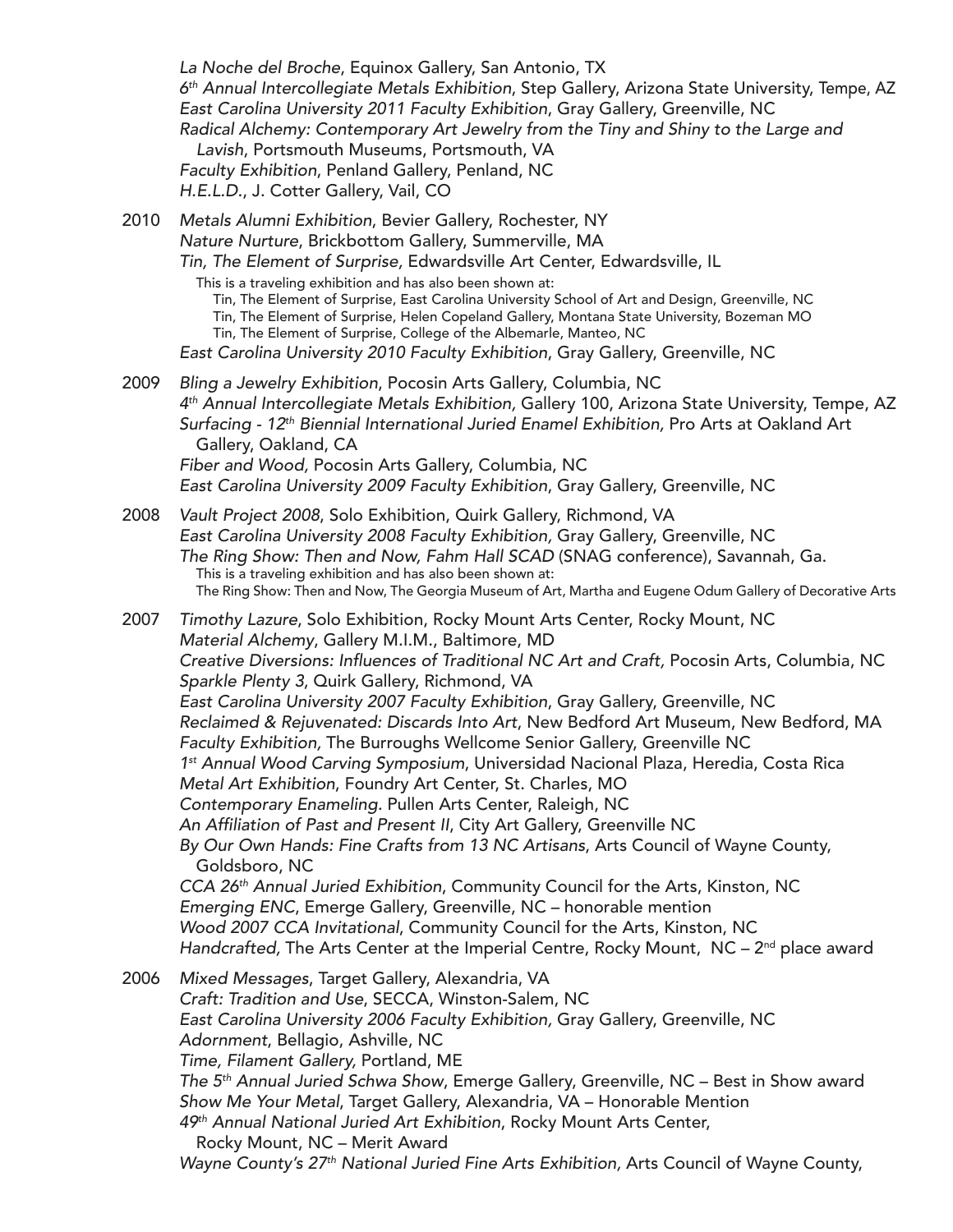Goldsboro, NC – 2nd place award *15th International Miniature Art Show,* Seaside Art Gallery, Nags Head, NC *2006 Summer Faculty Exhibition*, Atrium Gallery, Arrowmont School of Arts and Crafts, Gatlinburg, TN *CCA 25th Annual Competitive Exhibition*, Community Council for the Arts, Kinston, NC – Best of Show Award *The Art of Enameling,* Gallery of Art and Design, Raleigh, NC *Handcrafted*, Rocky Mount Arts Center, Rocky Mount, NC – 1<sup>st</sup> Place Award 2005 *Made in America,* Bevier Gallery, Rochester, NY *East Carolina University 2005 Faculty Exhibition*, Gray Gallery, Greenville, NC *Wayne County's 26th National Juried Fine Arts Exhibition*, Arts Council of Wayne County, Goldsboro, NC *100 Brooches,* Velvet da Vinci, San Francisco, CA – 2005 This is a traveling exhibition and has also been shown at: 100 Brooches, East Carolina University School of Art and Design, Greenville, NC – 2005 100 Brooches, Bellagio Gallery, Asheville, NC – 2005 100 Brooches, Pacini Lubel Gallery, Seattle, WA – 2006 *Seduction of Metals 2005*, LeMoyne Art Foundation, Tallahassee, FL An Affiliation of Past and Present, City Art Gallery, Greenville, NC *Down East*, Lee Hansley Gallery, Raleigh, NC *Faculty Exhibition*, Chancellor's Residence, East Carolina University, Greenville, NC *Craft Forms*, Wayne Art Center, Wayne, PA *Handcrafted*, Rocky Mount Arts Center, Rocky Mount, NC <sup>2004</sup> *200 Rings*, Velvet da Vinci, San Francisco, CA This is a traveling exhibition and has also been shown at: 200 Rings, Obsidian Gallery, Tucson, AZ – 2005 200 Rings, Gallery M, Cleveland, OH – 2005 200 Rings, Shaw Gallery, Northeast Harbor, ME – 2005 200 Rings, Facere Gallery, Seattle, Washington – 2006 *Rings*, Gallery of Art and Design, Raleigh, NC *Wayne County's 25th National Juried Fine Arts Exhibition*, Arts Council of Wayne County, Goldsboro, NC – Best of Show Award *East Carolina University 2004 Faculty Exhibition*, Gray Gallery, Greenville, NC *20/20 Vision,* Gallery of Art and Design, Raleigh, NC *Instructor Exhibit*, Touchstone Center for Crafts, Farmington, PA *Instructor Exhibit*, Penland Galery, Penland, NC *Emerging Asian and American Goldsmiths*, Craft Alliance, St. Louis, MO *Collect*, represented by Velvet da Vinci at the Victoria Albert Museum, London, England *Handcrafted*, The Rocky Mount Arts Center, Rocky Mount, NC received a 3rd place award *Stones*, Society for Midwest Metalsmiths, St. Louis, MO *23rd Annual Competitive Exhibition,* Community Council for the Arts, Kinston, NC <sup>2003</sup> *Anti–War Metals*, Velvet da Vinci, San Francisco, CA After the show at Velvet da Vinci Gallery it traveled to the following locations: Anti–War Metals, FAD, Barcelona, Spain – 2005 Anti–War Metals, The Barents Spectacle, Kirkenes, Norway – 2005 Anti–War Metals, Festspillene I Nord-Norge, Harstad, Norway – 2004 Anti–War Metals, Nordnorsk Kunstnersentrum, Svolvaer, Norway – 2004 Anti–War Metals, The Tromso Kunsstforening, Tromso, Norway – 2004 Anti–War Metals, Electrum Gallery, London , England – 2004 *24th Annual National Juried Exhibition Fine Arts Exhibition*, Arts Council of Wayne County, Goldsboro, NC *ECU School of Art Faculty Exhibition,* East Carolina University, Gray Gallery, Greenville, NC *Solid Objects*, Pullen Arts Center, Raleigh, NC *Crafts Transformed: Program in Artisanry, University of Massachusetts at Dartmouth*, University Art Gallery, New Bedford, MA

*46th Annual National Juried Art Exhibition,* Rocky Mount Arts Center, Rocky Mount, NC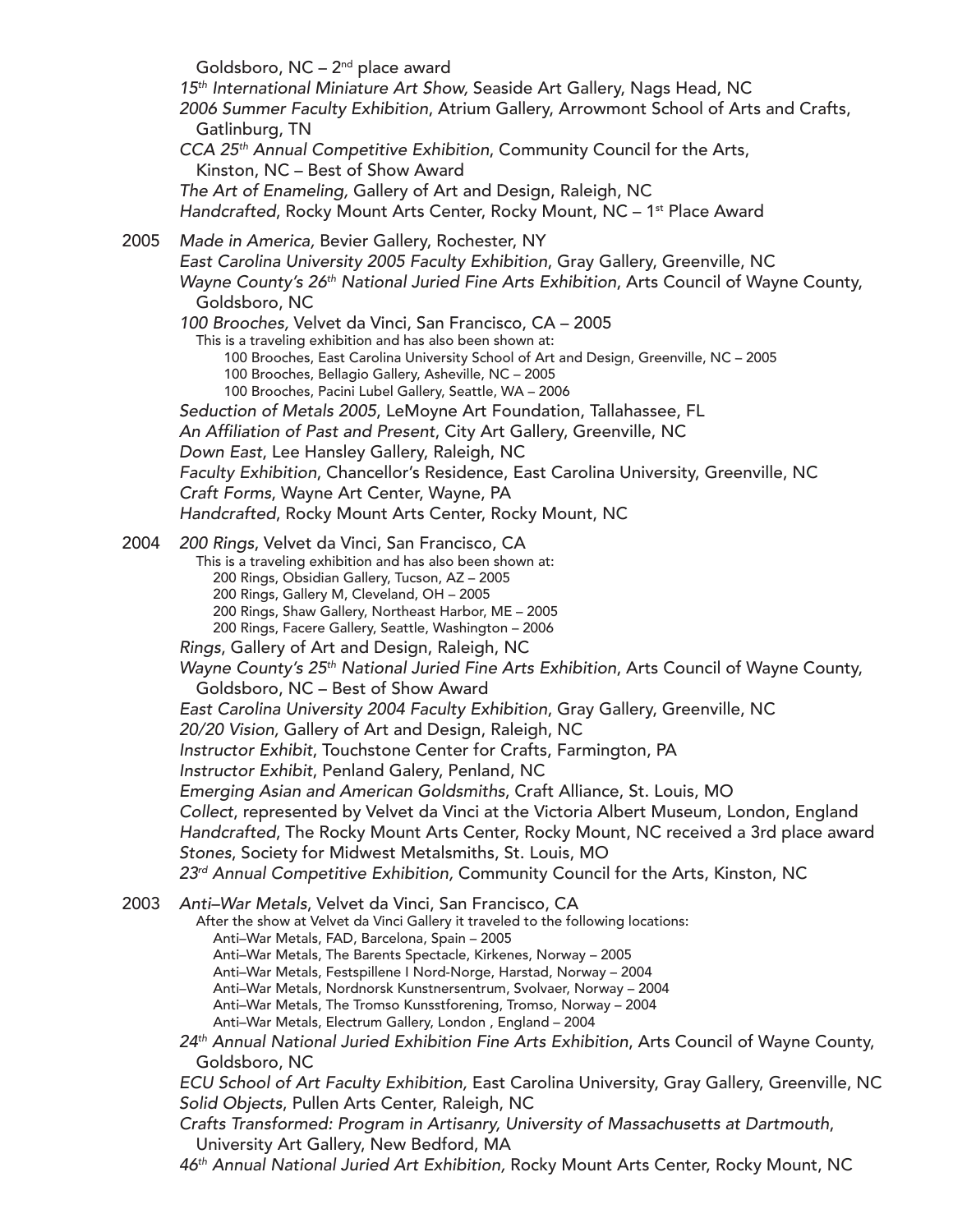*Chess, Velvet da Vinci Gallery,* San Francisco, CA<br>After the show at Velvet da Vinci gallery it traveled to the following locations: Chess, Fuller Craft Museum, Brockton, MA – 2005 Chess, The John Michael Kohler Arts Gallery, Sheboygan, WI – 2004 Chess, Thomas Mann I/O Gallery, New Orleans, LA – 2004 Chess, Craft Council Shop, Victoria and Albert Museum, London, England – 2004 Chess, Vennel Gallery, Irvine, Scotland –2003 Chess, The Gallery, Ruthin Craft Centre, Denbighshire, Wales – 2003 *CCA 22nd Annual Competitive Exhibition*, Community Council for the Arts, Kinston, NC

- 2002 *ECU School of Art Faculty Exhibition*, Gray Gallery, Greenville, NC
- 2001 *Providence Fine Furnishing Show*, Providence Civic Center, Providence, RI *Purchase St. Building*, Gallery 244, UMass Dartmouth, New Bedford, MA *Recycling Steve*, Gallery 244, UMass Dartmouth, New Bedford, MA *MFA Thesis Exhibition*, UMass Dartmouth Gallery, Dartmouth, MA
- 2000 Confluence, The Cataumet Arts Center, Cataumet, MA *Contemporary American Craft Series: Part Two, Furniture*, Art Works, New Bedford, MA *This is Not Your Paul Revere, New England Society for Arts & Crafts*, SNAG Conference, Boston Providence Fine Furnishing Show, Providence Civic Center, Providence, RI
- 1999 *Worcester Center for Crafts Biennial,* Worcester Center for Crafts, Worcester, MA *Water Show,* Gallery 244, UMass Dartmouth, New Bedford, MA *Contrasting Commonality*, Two-person Exhibition, Gallery 244, UMass Dartmouth, New Bedford MA *Glimpse*, Gallery 244, UMass Dartmouth, New Bedford, MA
- 1997 *New Visions*, Art Horizons, Westborough, MA

### EXHIBITION CURATED

2018 Spoon, Material Topics Symposium, Gray Gallery, Greenville NC

#### MUSEUM COLLECTIONS

- 2016 The Racine Art Museum, Racine, WI
- 2003 Mint Museum of Craft and Design, Charlotte, NC
- 2004 The Gregg Museum of Art & Design, North Carolina State University, Raleigh, NC

# WORKSHOPS / VISITING ARTIST

- 2018 Presented a one-week workshop on ring making Appalachian Center for Craft Cookeville, TN Presented a one-week workshop on ring making – North County Studio Workshops, Bennington College, Bennington, Vt
- 2017 Presented a one week workshop on brooches Florida Society of Goldsmiths "Wildacres Retreat", Little Switzerland, NC

Presented a weekend workshop on ring making – the Arts Center, Carrboro, NC Presented a weekend workshop on stone setting and tool making – Florida Society of Gold smiths, Bradenton, FL

Presented weekend workshop on Tool making – Pullen Arts Center, Raleigh, NC Presented a three day workshop on stone setting – Pocosin Arts, Columbia, NC

- 2016 Presented a weekend workshop on ring making Pullen Arts Center, Raleigh, NC Presented a one week workshop on ring making –Peters Valley School of Craft, Layton , NJ Presented a three day workshop on stone setting – Paducah School of Art and Design, Paducah, KY
	- Presented a one week workshop on ring making Eureka Springs Art Center, Eureka Springs, AK
	- Presented a weekend workshop on Stone setting Pullen Arts Center, Raleigh, NC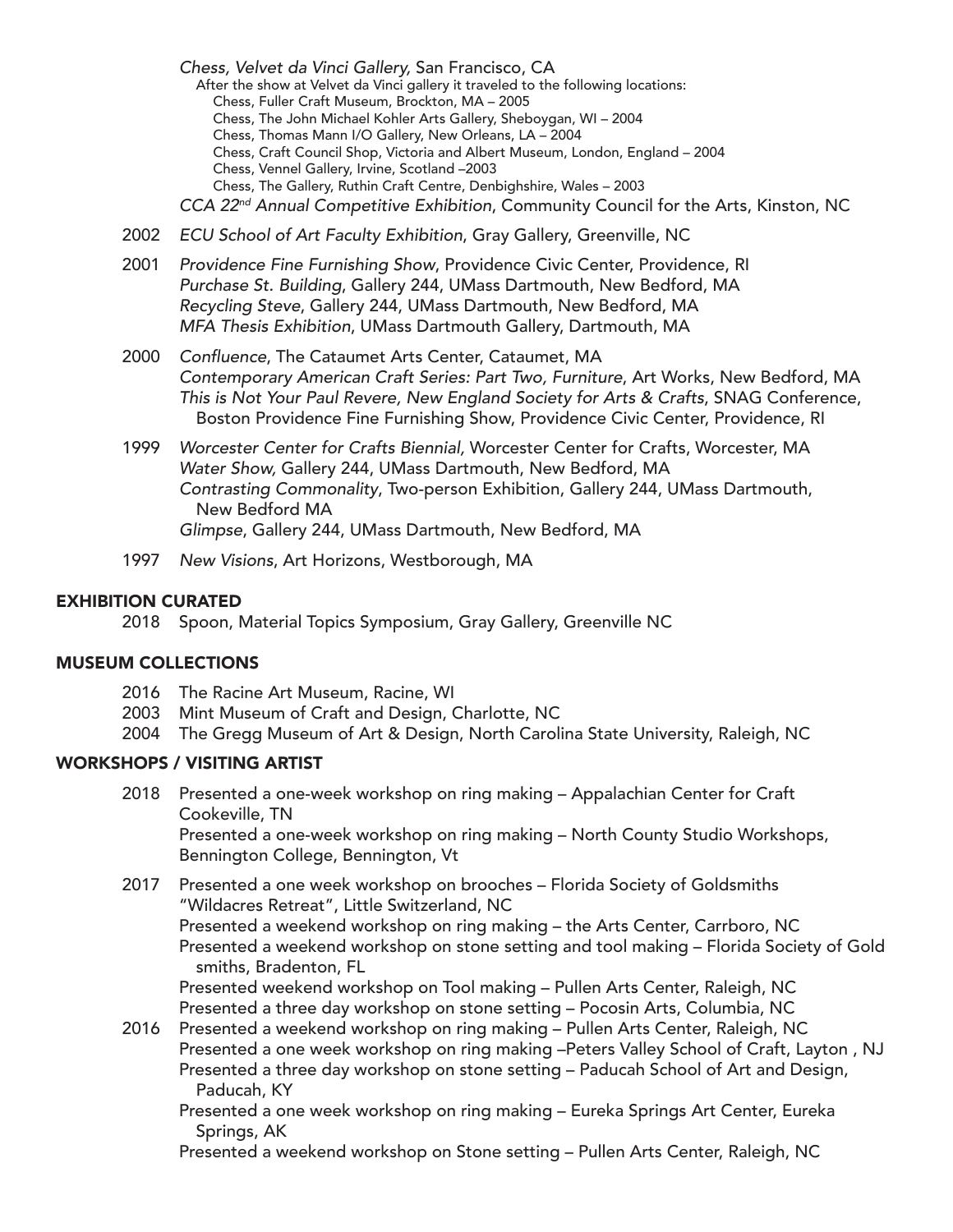Presented a lecture as a Visiting Artist – University of North Texas, Denton,TX Presented a three day workshop on ring making – The Craft Guild, Dallas, TX

2015 Presented a weekend workshop on Stone setting – Pullen Arts Center, Raleigh, NC Presented a weekend workshop on ring making – Florida Society of Goldsmiths, Bradenton, FL

Presented a two day workshop on tool making and altering a vessel including an artist lecture – Appalachian State University, Boone, NC

Co-Presented a two day workshop with Robert Ebendorf on rings and creative problem solving - Pocosin Arts Center, Columbia, NC

Presented weekend workshop on tool making – College of the Albemarle, Manteo, NC

- Presented weekend workshop and lecture as a Visiting Artist Western Michigan University, Kalamazoo, MI
- Presented a two day workshop and lecture as a Visiting Artist Edinboro University of PA, Edinboro, PA

Presented a one day workshop on tool making – Pitt Community College, Greenville, NC

- Presented a one week workshop on ring making Eureka Springs Art Center, Eureka Springs, AK
- Presented a one week workshop on ring making Arrowmont School of Arts and Crafts, Gatlinburg, TN
- Presented a three day Master Artist workshop on ring making and lecture Paducah School of Art and Design, Paducah, KY
- Presented weekend workshop on stone setting Pullen Arts Center, Raleigh, NC
- 2014 Presented a three day workshop on ring making Florida Society of Goldsmiths, Bradenton FL

Presented weekend workshop on photographing jewelry – Pullen Arts Center, Raleigh, NC Co-Presented (with Jen Townsend) a two week workshop on ring making – Penland School of Crafts, Penland NC

Presented weekend workshop on ring making – Pullen Arts Center, Raleigh, NC Presented weekend workshop on Brooches – Pullen Arts Center, Raleigh, NC

2013 Presented weekend work workshop on tool making – Pullen Arts Center, Raleigh, NC Presented a one week workshop on ring making – Florida Society of Goldsmiths "Wildacres Retreat", Little Switzerland, NC

Presented weekend workshop on belt buckles – Pullen Arts Center, Raleigh, NC

- 2012 Presented weekend workshop on tool making Pullen Arts Center, Raleigh, NC Presented weekend workshop on ring making – Pullen Arts Center, Raleigh, NC Presented weekend workshop on ring making – The Arts Center, Carrboro, NC Presented a Weekend workshop on ring making –Arizona Designer Craftsmen, Pima Community College, Tucson, AZ
- 2011 Presented a two and a half week workshop on Ring Making Penland School of Crafts, Penland, NC Presented weekend work workshop on ring making – Pullen Arts Center, Raleigh, NC Presented a two-day workshop on Photographing Jewelry – Pocosin Arts, Columbia, NC

Presented weekend workshop on ring making – Pullen Arts Center, Raleigh, NC Presented a two-day workshop on Photographing Jewelry – Pocosin Arts, Columbia, NC Presented a weekend workshop on stone setting – Pocosin Arts, Columbia, NC

2010 Presented weekend workshop on tool making – Pullen Arts Center, Raleigh, NC Presented weekend workshop on tool making – College of the Albemarle, Manteo, NC Presented a week workshop on Ring Making – Arrowmont School of Arts and Crafts, Gatlinburg, TN

Presented weekend workshop on ring making – Pullen Arts Center, Raleigh, NC Presented two day workshop on tool making and Lecture – Millersville University,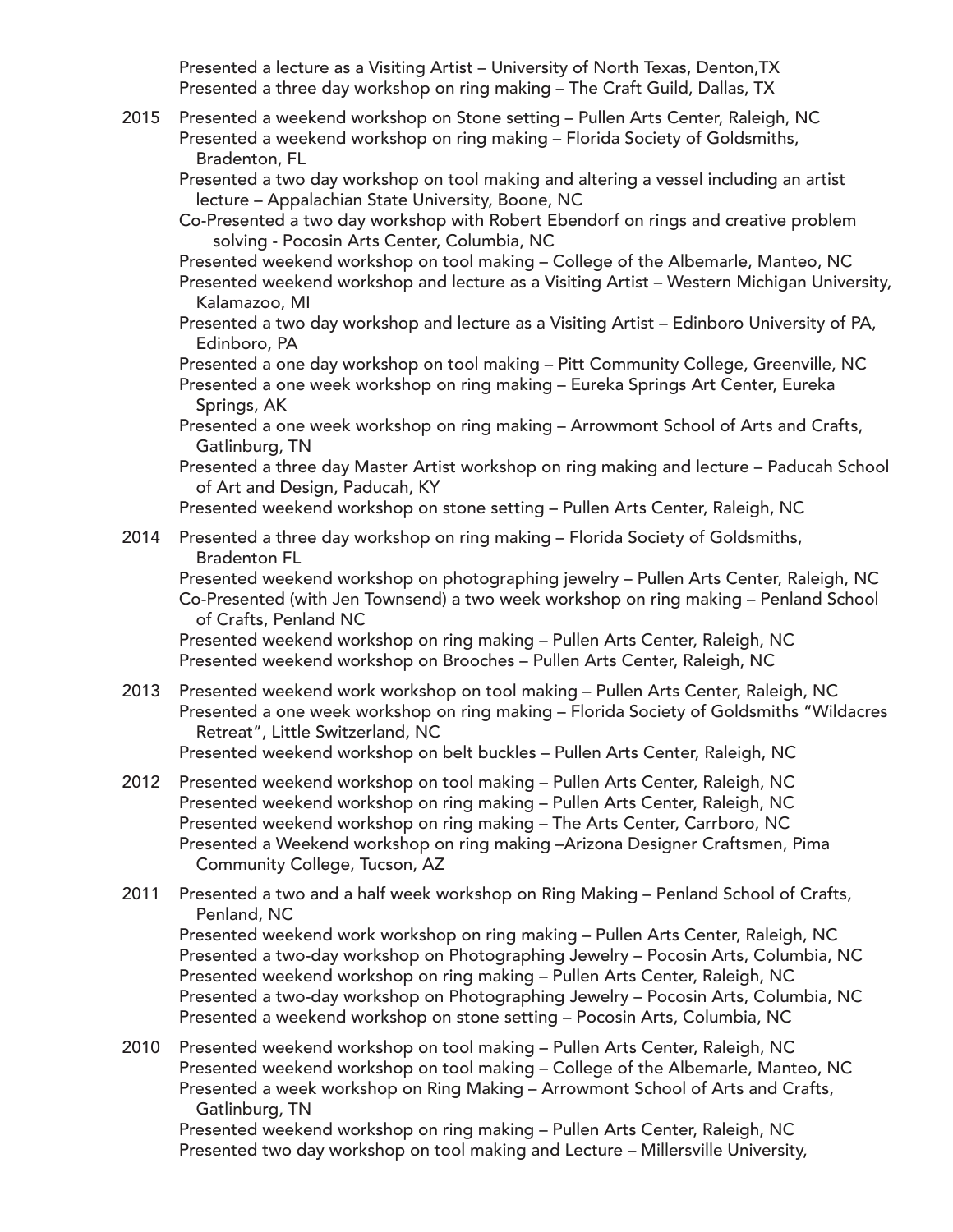Millersville, PA

Presented a weekend workshop on tool making – Pocosin Arts, Columbus, NC

2009 Presented weekend workshop on belt buckles – Pullen Arts Center, Raleigh, NC Presented weekend workshop on tool making – Pullen Arts Center, Raleigh, NC Presented a weekend workshop on Rings – Pullen Arts Center, Raleigh, NC Presented a one-week workshop on Raising and Altering a Metal Vessel – Touchstone Center for Crafts, Farmington, PA

Presented a workshop and lecture on Chasing / Repousse – Rhode Island College, Providence RI

Presented a weekend workshop on Rings – Pullen Arts Center, Raleigh, NC

 2008 Presented a weekend workshop on "The Unfinished Project" – Pullen Arts Center, Raleigh, NC

Presented a weekend workshop on Rings – Pullen Arts Center, Raleigh, NC Presented a weekend workshop on Rings – Pullen Arts Center, Raleigh, NC Presented a four day workshop on ring, "Cabin Fever" – Pocosin Arts, Columbus, NC

- 2007 Presented a workshop on perfume containers Pullen Arts Center, Raleigh, NC Presented a week workshop on raising a vessel – University of Fairbanks Alaska, Fairbanks, AK Presented a weekend workshop on anticlastic raising – Pullen Arts Center – Raleigh NC Presented a weekend workshop on Rings – Pullen Arts Center, Raleigh, NC
- 2006 Co-Presented (with Robert Ebendorf) a four–day workshop on Jewelry Penland School of Crafts, Penland NC

Presented a weekend workshop on salt and pepper shakers – Pullen Arts Center, Raleigh, NC Presented a week workshop on Jewelry Making for Beginners – Arrowmont School of Arts and Crafts, Gatlinburg, TN

Co-Presented (with Robert Ebendorf) a week workshop on Rings – University of Fairbanks Alaska, Fairbanks, AK

Presented weekend work workshop on tool making – Pullen Arts Center, Raleigh, NC Presented a weekend workshop on Brooches – Pullen Arts Center, Raleigh NC

- 2005 Presented a weekend workshop on anticlastic raising Pullen Arts Center –Raleigh NC Presented a weekend workshop on fold formed bowls and candle sticks – Pullen Arts Center, Raleigh, NC
- 2004 Presented a one week workshop on rings Touchstone Center for Crafts, Farming ton, PA Assisted Robert Ebendorf in a two–week workshop on rings – Haystack Mountain School of Crafts, Deer Isle, ME

Presented a weekend workshop on surface embellishment – Pullen Arts Center, Raleigh, NC Presented a two week workshop with Robert Ebendorf on ring making – Penland School of Crafts, Penland, NC

Presented weekend work workshop on tool making – Pullen Arts Center, Raleigh, NC

2003 Presented weekend work workshop on rings – Pullen Arts Center, Raleigh, NC Presented day workshop with Robert Ebendorf on fold forming – The Mint Museums, Charlotte, NC

# PROFESSIONAL DEVELOPMENT

- 2015 Stone Setting Comprehensive Workshop (Certificate), New Approach School for Jewelers, Franklin, TN
- 2007 Raising and Enameling Workshop with Dianne Reilly and Joost During, Penland School of Crafts, Penland NC

#### RESIDENT ARTIST

2016 Two Week collaborative residency with Sarah Lazure, The Paducah Artist and Residency